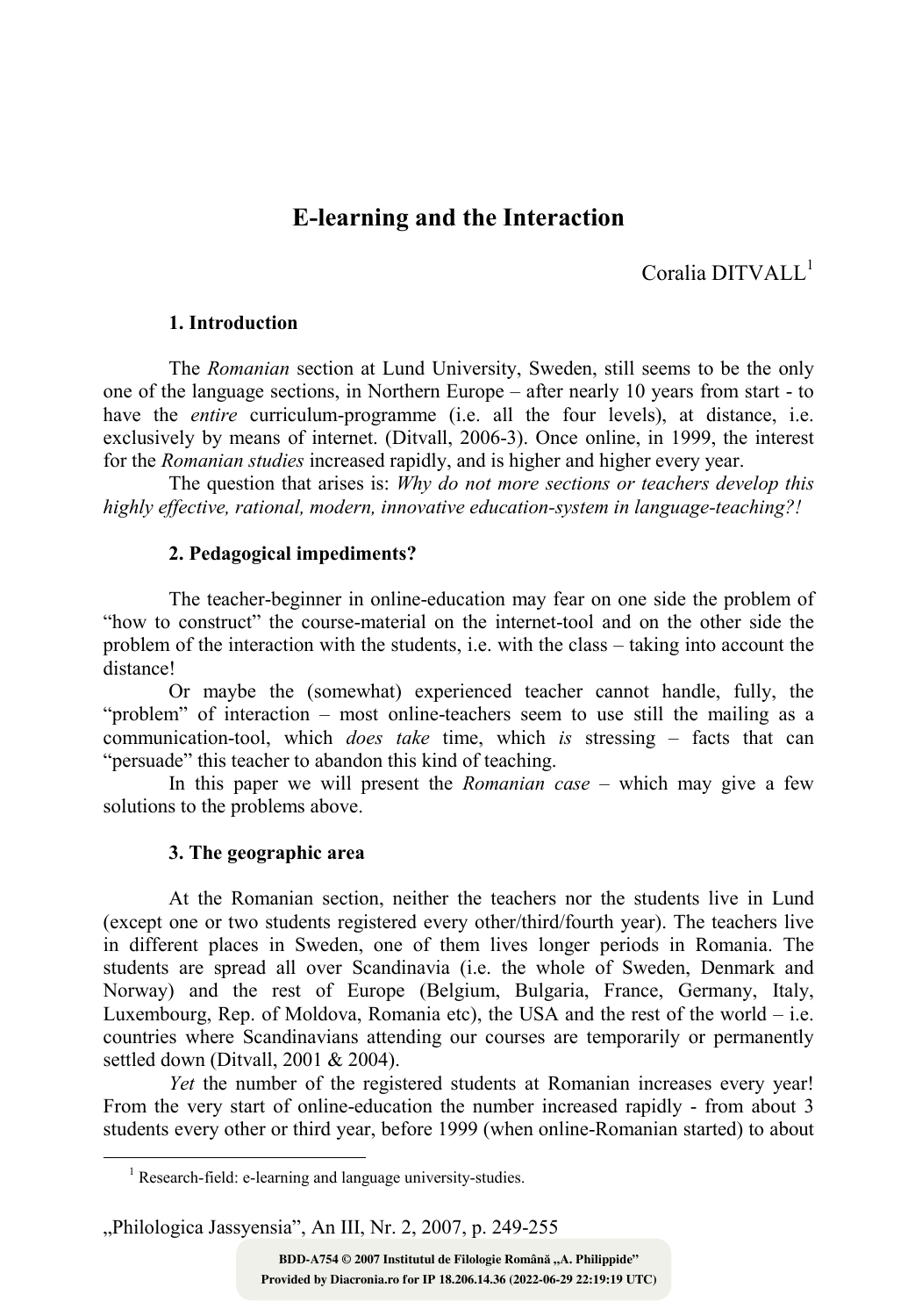120 students per term, every year, after 1999 (Ditvall 2006-2). Before 1999 only one level could be attended, after 1999 the whole education programme can be attended, every year, every term - all the four levels are running in parallel.

How is this evolution possible? The answer is: the e-learning-based pedagogical system. Thanks to this modern way of teaching and learning, on an IT-based course the students can log in and attend the whole course-material from all over the world, at any time.

The student has access to all the lecture series, other type of lessons, exercises and keys, the audio-files – the whole curriculum is there. The time-table helps the student follow how the course runs, namely tells him which module runs which period and which lessons-exercises he must go through which week.

The student may even work (i.e. study), within the course, at an individual level - in case he is delayed with the start of a certain module, without "disturbing" the other students who study according to the ordinary schedule.

The student can log in the course at any time of the day and night, throughout the term – he can follow the discussions that had been held in the different forums, from the beginning of the term and he can go through questions and answers that have arisen during the last time.

Taking the exams is not a problem either! The exams held orally are taken directly via the computer with help of a webcamera. The written exams take place at other universities in Sweden – our student is given the possibility to take the exam when other students at that university are taking theirs - and the students living in the rest of Europe take their exams at the Swedish Embassy in their country.

Thus, the geographical distance is no impediment neither in "coming into the classroom", attending the lectures, attending the discussion-forums, not even in taking the exams!

#### Compare:

- To attend a campus-course the student must live in the university-town<sup>2</sup>.
- This was the big problem of the Romanian section before 1999 (when online-courses started): there were only 3-5 students (who lived in Lund) every other or third year. The section was on the way to be abolished.

## 4. Access in continuum

On the other hand, we may explain the increasing percentage of students – apart from the non-existent-geographic impediments – by the fact that our courses with their whole curriculum are easily accessed - the course-material is "there", once the student has logged in. This material consists of lectures, text-reading lessons, glossary-lists, exercises, audio-files and key to the exercises.

Even the material in the discussions-forums is "there" – for being consulted during the whole term. The questions and the answers between the students and the teachers, as well as between the students themselves remain in the forums till the end of the term. In this way a student who started the course with delay or the student who has

 $\overline{a}$ 

<sup>&</sup>lt;sup>2</sup> Including the surroundings.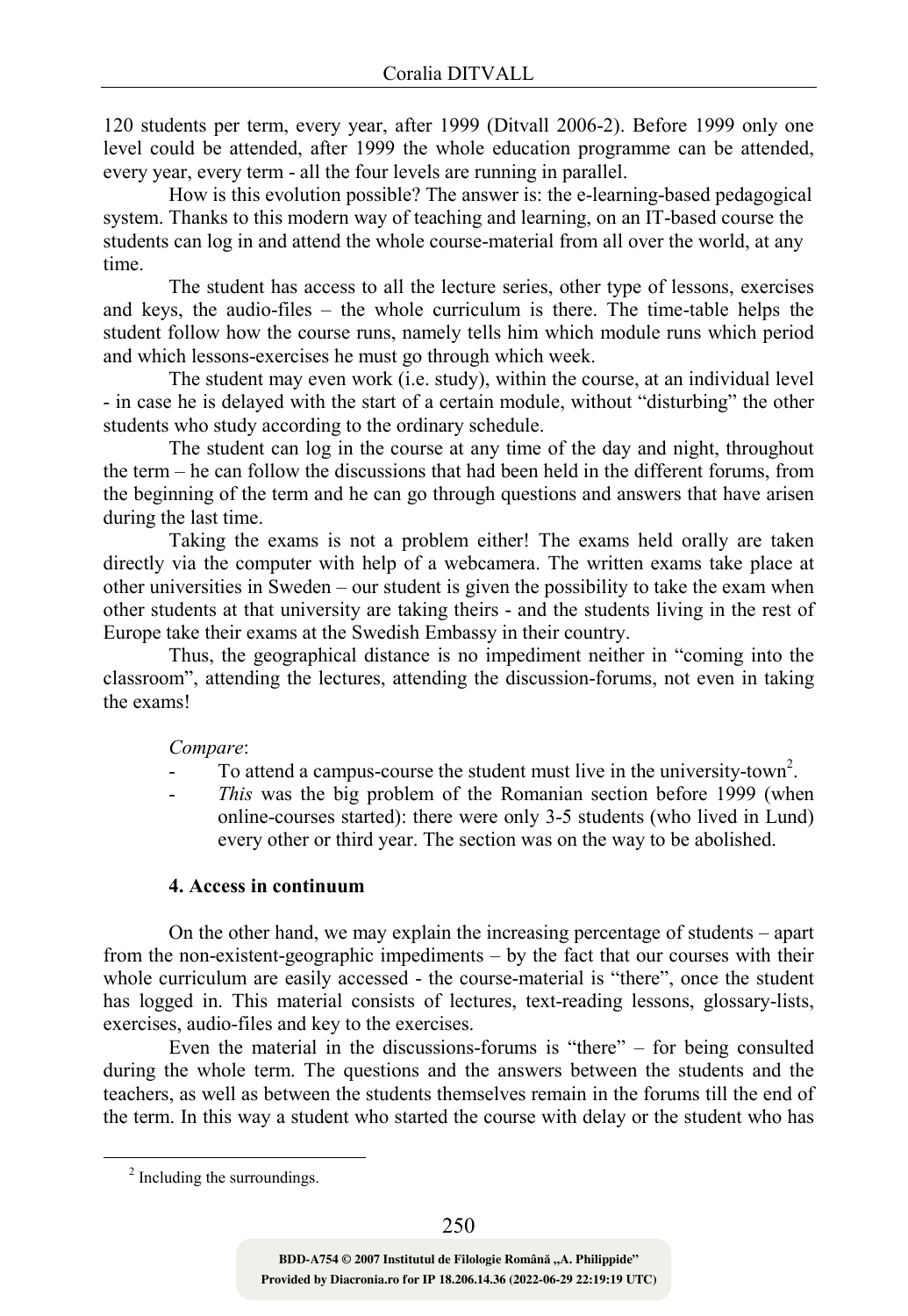been absent a certain period (our students are in general "full-time working people", their work including often a lot of travelling within their country and abroad) can easily go through all the items discussed – and all "instant" information - within the course from the very first day of the class.

The student has the entire course "there". And it "remains" "there" – while the course runs – that is the student can at any time go back to the entire lectures, verify details, solve previous-exercises, practice for example pronunciation, glossary a s o - in continuum.

It seems that "the teacher is nearby the whole time when the course runs". His information is reachable at any time.

This is possible because our educational model is not connected to the factors of time and room. Everything is reachable once the student has logged in.

Compare: To mention only a few examples:

- In a campus-course the student has to write down, himself, the notes when attending a lecture – the notes could often turn to be incomplete (the lecturer "runs through" his lecture too fast, etc).
- The teacher's scratch-points on the blackboard, during a lecture or a lesson may often, in the student's personal notes, lack complete information (many details may "disappear" from the mind when the student goes through them a week after).
- When practising reading proficiency or pronunciation in the classroom (laboratory-exercises are not included) only a few students may practice (due to lack of time), and then maybe only once every other week.
- Finally, the items above are absolutely impossible to obtain if the student was absent that day or a longer period and does not have any "schoolmates" either to ask for help).

## 5. Indirect interactivity

 $\overline{a}$ 

Above we mentioned the "indirect"<sup>3</sup> so called "passive" interactivity between the teachers and the students, by means of the discussion-forums. There the students write questions and comments every day. The teachers answer as well every day. Thus they "contact" each other with a high frequency. In addition, as we said, the students can, in these forums, contact each other at any time.

The interesting thing with this kind of interaction is: 1) on one side the students have access to the information during the whole term – the info "remains" there (a lucky way of creating the dynamic class-atmosphere) and 2) on the other side this is - for the teacher - an highly effective way of working (one student puts a question – the teacher answers – other students having the same question can see the answer) – compare the mailing-interactivity below.

The interactivity by means of mails is another type of "indirect, passive" way of communication. It seems that the majority of the teachers focus on this kind of

<sup>&</sup>lt;sup>3</sup> Terms like "Indirect-passive, direct-active" belong to our terminology.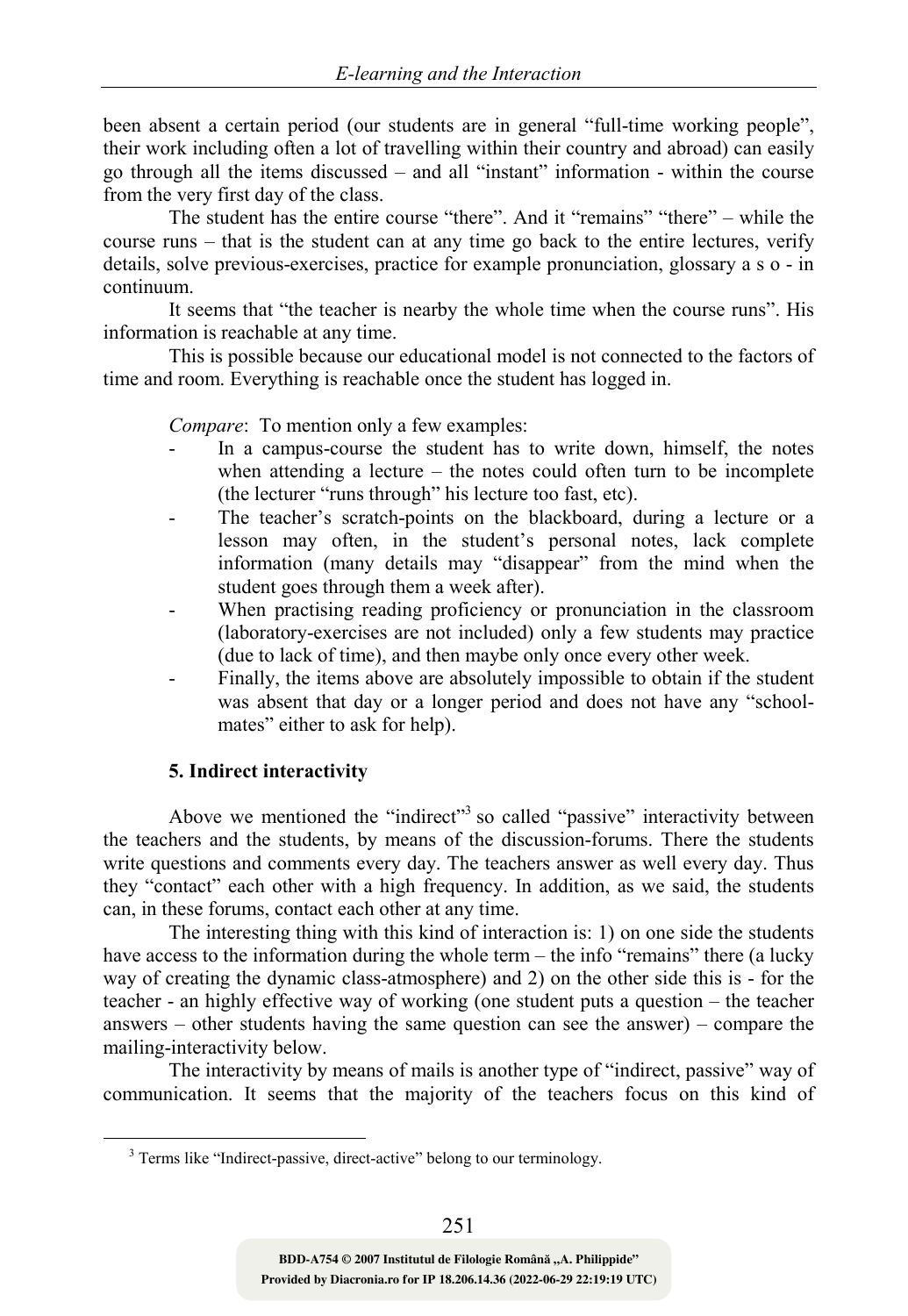interaction (Madsen 2006). In her project-investigation Hanne Madsen reveals that the teachers (her informants) feel that it is important to use the mailing either individually or through the e-books to be sure that the students have got the information. On the other hand the teachers admit that the "mailing" is a burden for them. A great part of the teachers are worried of the fact that they get the same question from several students and a very large part of their time goes to answering, in fact, individually, to a huge part of the "class", who have, by individual mails asked the same question. In addition, they mention the fact that the in-mail boxes are steadily full of mails from the students – and this is very stressing and at last exhausting.

Now, we do not understand why these teachers do not use the discussion-forum? Some of them  $do - it$  is true – but they immediately say that it is very difficult to make the students write their questions there (for fear to "ask silly questions that can be seen of other students").

The tendency to prefer to remain "anonymous", behind the computer, is an item which we are aware of (Ditvall 2006-1). But our task is to "break down" this tendency, at a very early stage (directly, in a consequent way, right from the beginning) because otherwise this individual interactivity, which leads to no classroom-dynamics, will turn negative on the student himself. To work alone, to have only one-personcommunication (i.e. with the teacher through mails), beside the technical problems that may arise and the difficulties imposed by the course itself – all this may finally knock the student down, he does not manage to go through the course.

We, the teachers, have to use the discussion forums – once we answer at a question from one student, the other students will see the answer. It is important to explain to the students, regularly and clearly, that this way of communication is requested at this kind of IT-based course.

Now, if there are still students who continue the mailing – the teacher can solve this problem easily in this way: in the reply-mail the teacher tells the student that the answer is in the forum. If the teacher does this operation a few times… the student will, for sure, get accustomed, without knowing it, to the new forum-communication. We have experienced it and it works! The student discovers soon that there are other people in the class with lots of questions and "problems", like his. He feels to be a part of a community! Attending the course becomes easier! The motivation becomes higher! We can then be more sure that the student goes through the course.

There is more to say in this respect, but we choose to close the item here.

## 6. Direct interactivity

Below we will insist on the "direct" so called "active" interactivity – our latest innovative point within online-pedagogy. To communicate directly via the computer is maybe not an innovation, nowadays, but what is new in our research is the way in which we have planned the interactive studying-schedule, namely including a high rate of flexibility - nearly without borders!

The evolution of the Romanian studies, i.e. the steadily increased number of students, may be explained (apart from the item of no geographic distance) also by the result of our latest experiment (from spring-term 2007), namely the direct – live interaction between the teacher and the student by incorporating the "skype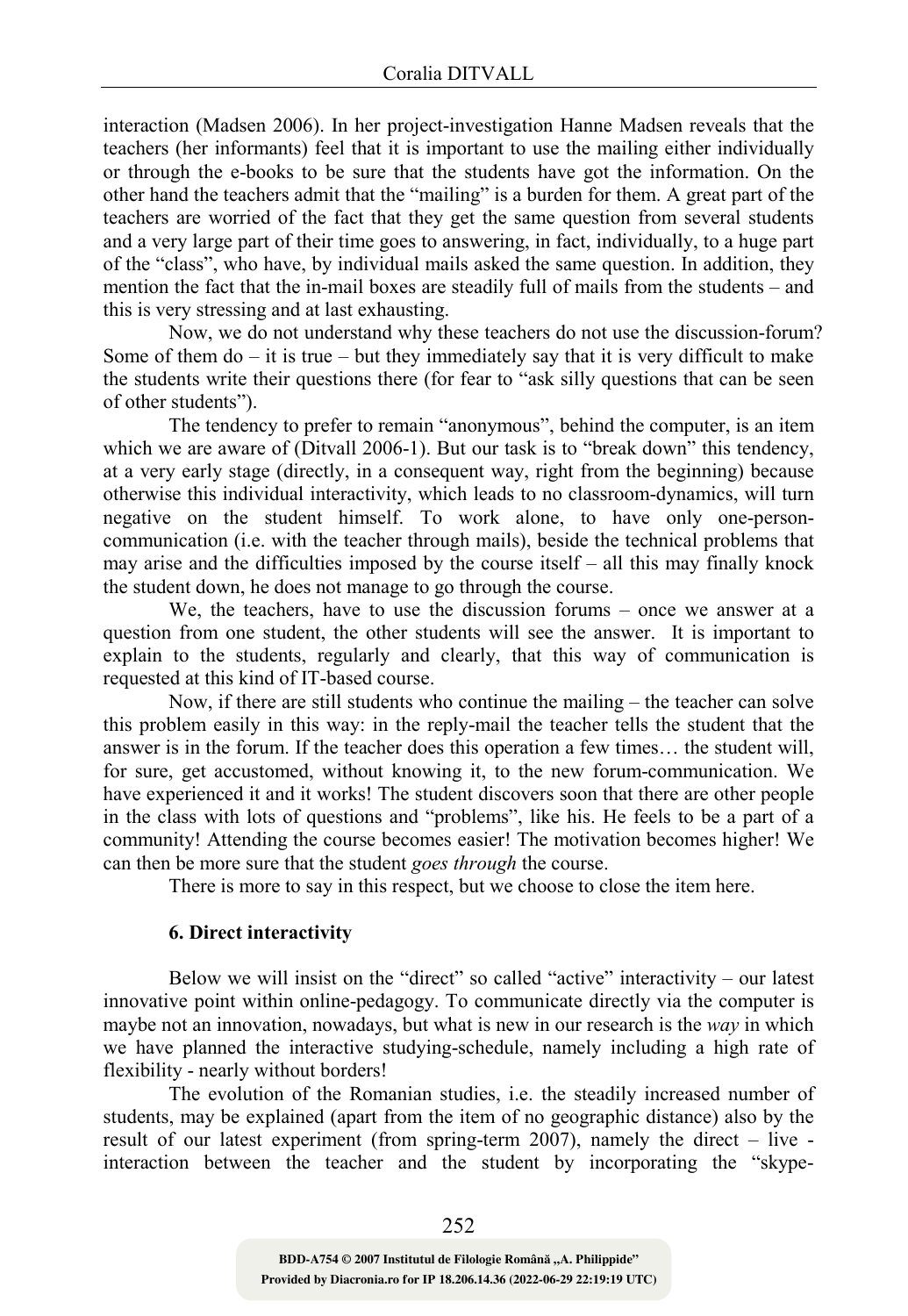programme" in our courses (Ditvall 2007). An easy programme to install – easy to handle and that runs completely freely, which is of major importance for our students.<sup>4</sup>

The web-camera can be afforded at the low price of about 30 euros.

The direct interaction and the feed-back take place regularly, at a flexible level. The teacher establishes the scheme – the days, the hours and the intervals (usually on 20 minutes), and gives clear instructions on how the student is expected to book time for "his" interval.

The interaction-interval is meant to be used for different purposes (given in the instructions), namely 1) for general questions about details in the course, 2) for the weekly training (in reading proficiency, pronunciation, grammar etc), 3) for the previous-exercise-training or 4) for remaining-exams (exams that should have been done at a former limit of time).

The student chooses, himself, and indicates when he books up his interval, the item he wants to do when he speaks with the teacher.

An example of a skype-interaction-day:

- Student 1, from Stockholm, wants to do oral proficiency-training from the running lesson (i.e. the lesson of the week).
- Student 2, from Malmö (South Sweden), wants to do grammar-training from last-week-lesson.
- Student 3, from Oslo (Norway), wants to take rest-exam in the textreading-module.
- Student 4, from Brussels (Belgium), wants to train conversation.
- Student 5, from Sofia (Bulgaria), wants to take rest-exam from last year in grammar.
- Student 6, from Copenhagen (Denmark), wants to have a question-answer moment, about the course in general (he has been absent some period)
- a s o

 $\overline{a}$ 

We work both with one student per interval and with several students<sup>5</sup> at the same time (depending on the module we work on). When working with several students, these share of course the same motive for interaction (the first student who books the interval and his wish shows the others what is going to happen in this interval).

The teacher sees his students, and viceversa, by means of the webcamera.

We have access to a "white" board – where the teacher makes comments, where different kinds of instant exercises can be done. The positive aspect of this is that the student (and the teacher) has access to the material on the whiteboard 30 or 60 days  $back - easy$ , for the student, to go on practising the interaction-items  $-$  easy, for the teacher, to know what has been done at the previous skype-sessions.

Thus, the students have great flexibility and independence in choosing the interaction-day and time and the item they want to work on. They have – live – access to their teachers the whole week, in general two days per teacher (three teachers will cover the whole week of direct interaction!). They can even decide themselves when

<sup>&</sup>lt;sup>4</sup> We, the teachers, can develop and include highly sophisticated IT-programmes to make our courses very up-to-date, with the latest version of technical equipment – but this is not the aim of online-courses. Our aim must be to use the technical items which can be afforded by our students.

<sup>&</sup>lt;sup>5</sup> We have had up to 4 students - the programme allows up to 9 students.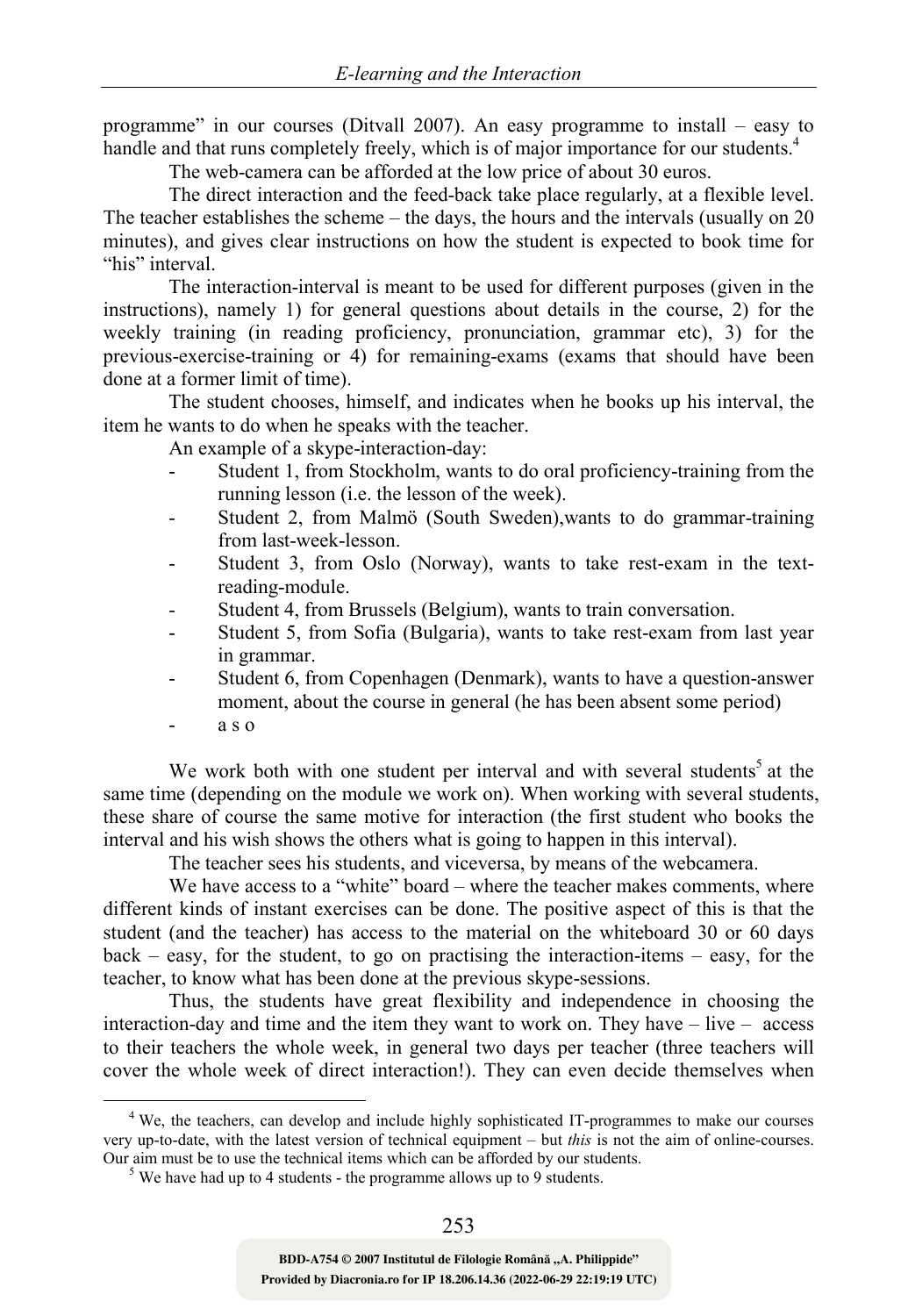they want to take remaining-exams (if they did not have the possibility to do that within the ordinary exam-week).

Compare: At a campus-course:

- you "see" the teacher in the classroom maybe twice a week, around 2 hours
- for the most the student has no individual contact with the teacher, at the class
- the teacher has his/her audience, 1-2 hours a week (long queues are often an impediment…)
- the student has no chance of getting a direct feed-back at different items
- attending the exams is a big problem  $-$  rigid forms of booking time, the exams take place at a certain date without conciliation…. The student may often have exams at several disciplines at the same time!? – this is a problem.

## 7. Conclusion

On the IT-based course the teacher and the student reach each other, independently of geographic and time factors. They speak to each other, they see each other, they can work with each other – even in writing, by means of the "white"board. The student can practice by means of the exercise-keys or the audio-files (that is with the teacher's feed-back), at an individual level, throughout the week, throughout the term. The teacher is steadily there, "beside" the student. There is no distance!

Maybe the Romanian case is the start of a new educational thinking, a new pedagogical mentality in language-education for a modern society?! (Ditvall, 2006-2).

#### **References**

- Ditvall Coralia (2001). IT-baserad språkutbildning IT-Rumänska kurserna. Seminarium, CITU (Centrum för Informations-Teknik i Utbildningen). 5 December 2001. Lunds Universitet.
- /IT-based language-teaching the IT-based Romanian courses. Seminar. December 5, 2001. Lund University. Sweden./
- Ditvall Coralia (2004). Nätpedagogik i språkundervisningen. Seminarium och en-dag-workshop. 27 februari 2004. Göteborgs Universitet.
- /E-learning-pedagogy in language-teaching. Seminar and one-day-workshop. February 27, 2004. Göteborg University. Sweden./
- Ditvall Coralia (2006-1). The IT-Based university-language-learning: Some reflexions. May 18- 20, 2006, EU-Conference Comenius Project, Long-Life-Learning, Bucharest. Romania.
- Ditvall Coralia (2006-2). Rumänska på nätet: En solitär, 179-191. I Svensson Patrik, red: Från vision till praktik: Språkutbildning och informationsteknik. Nätuniversitet. Härnösand. Rapport 1. 2006.
- /The IT-based Romanian studies: A solitaire, p. 179-191. In Svensson Patrik, red: From vision to practice: Language-teaching and information technology. Internet-university. Härnösand. Report nr 1. 2006./
- Ditvall Coralia (2006-3). The IT-based-language-learning: Campus-courses vs online-courses. Studia Universitatis Babes-Bolyiai: Philologia no.2/2006, Cluj-Napoca, Romania, p. 173-183.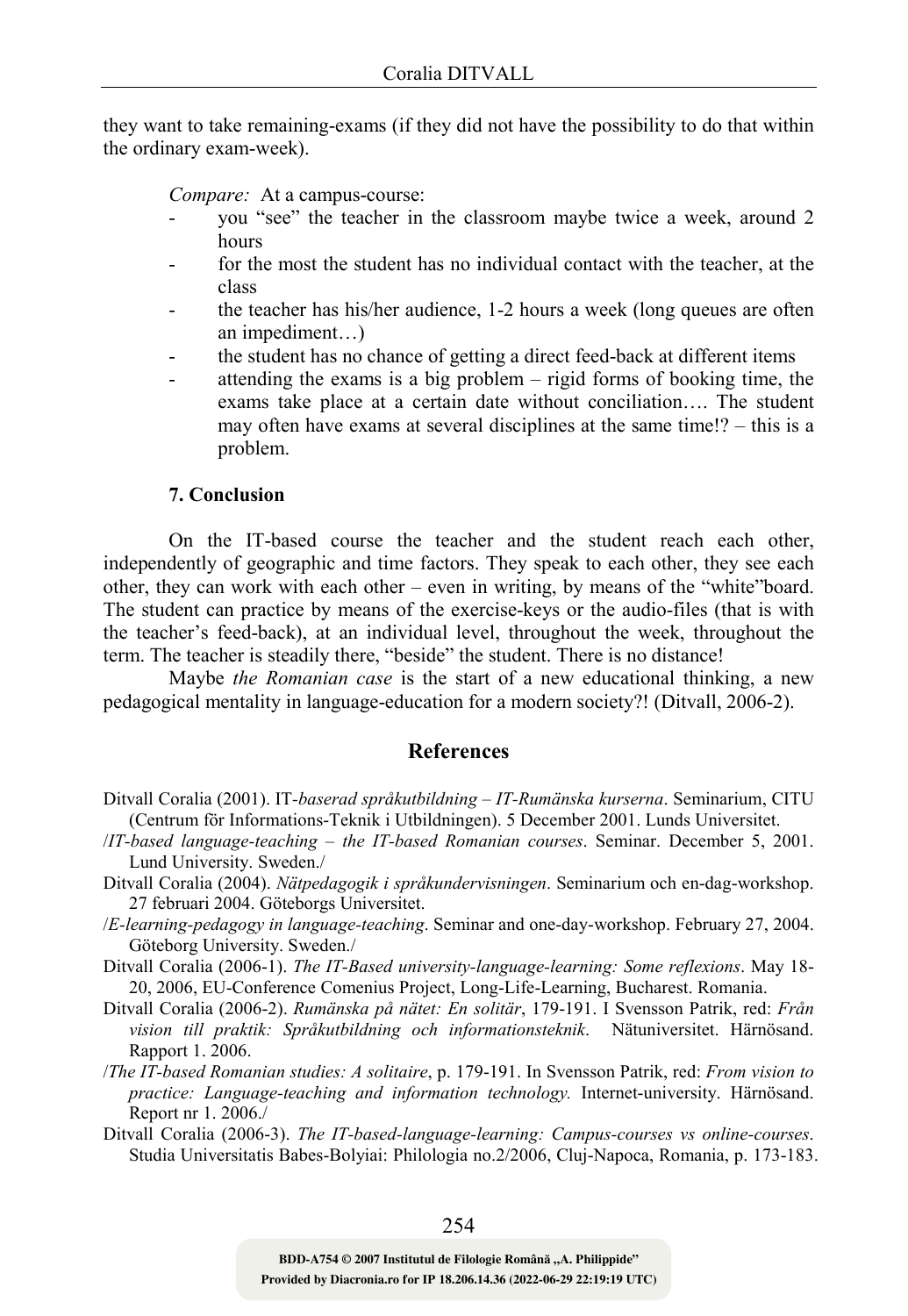- Ditvall Coralia (2007). Online Teacher-Student: nearer on IT-based courses than on Campuscourses?! Communication at Lund University Romanian Annual Conference, May 18-20, 2007, Marstrand, Sweden.
- Madsen Hanne (2006). Underviserne og e-learning. Bachelor-Projekt. Institutt før Datalogi. Københavns Universitet. Danmark.

/The teachers and e-learning. Bachelor of Arts-Project. Department of Informatics. Copenhagen University. Denmark./

# E-learning et l'intéraction

Nous avons essayé, dans cet ouvrage, d'insister sur un aspect important en e-learning: "l'intéraction" – celle « indirecte, passive » ainsi que celle « directe, active ».

> Lund University, Sweden Copenhagen University, Denmark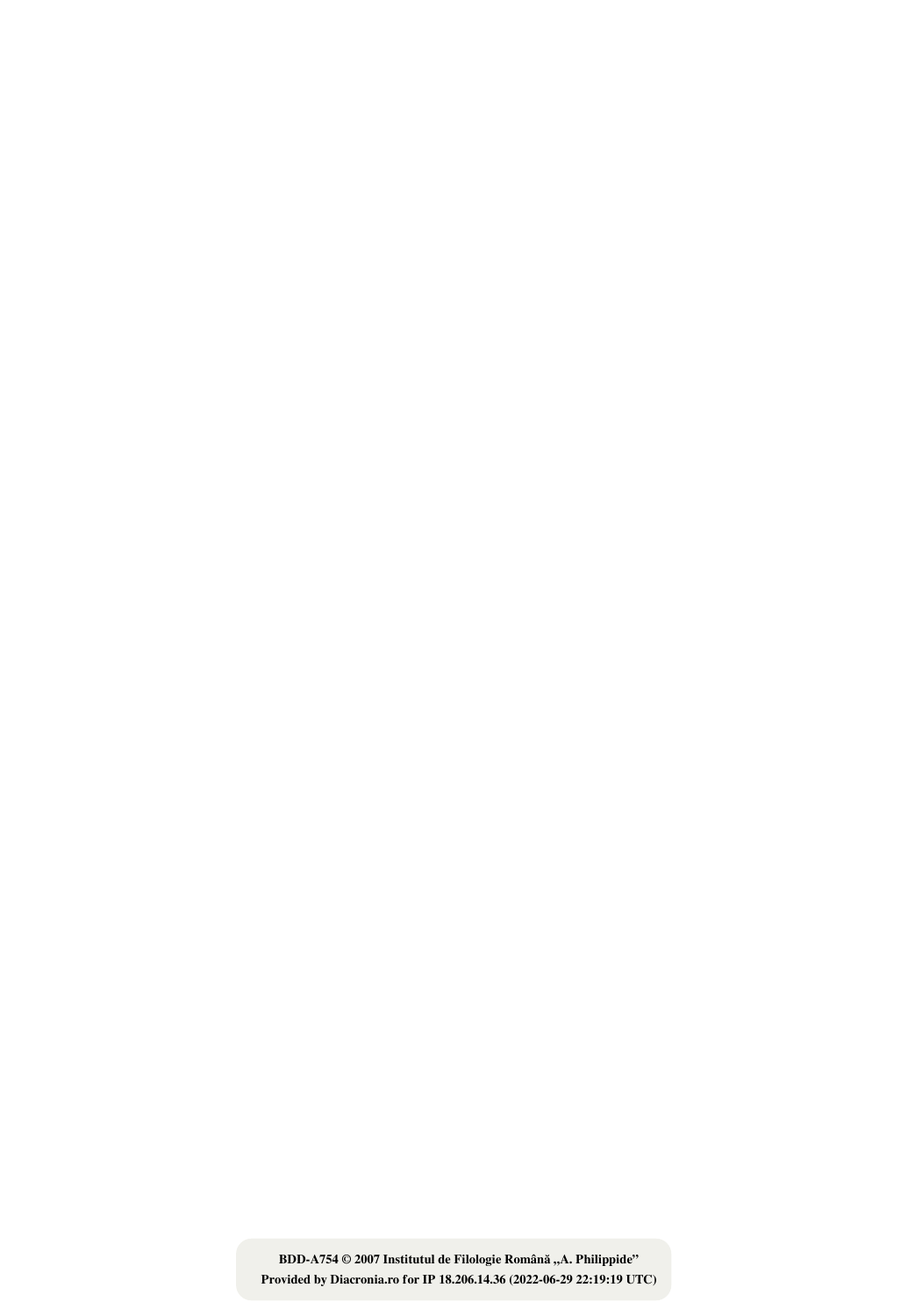# Les phraséologismes français avec des Npr et les matrices de figement

## Dana-Marina DUMITRIU, Ancuţa GUŢĂ

Dans son ouvrage sur les expressions françaises, Pierre Guiraud<sup>1</sup> attirait l'attention sur la particularité de certains verbes (aller en premier lieu) de réaliser des expressions avec des noms propres (Npr).

Dans un article consacré au statut des  $Npr^2$ , nous avons fait une distinction entre vrais toponymes et anthroponymes, d'un côté, et pseudo (ou faux) toponymes et anthroponymes de l'autre, en constatant que les premiers ont un rôle évocateur dans les phraséologismes dont ils font partie, tandis que les derniers se justifient par des jeux euphoniques. Dans Ca tombe comme à Gravelotte "il pleut à seaux", le Npr évoque la bataille sanglante qui a eu lieu en 1870 dans cette localité entre les Français et les Allemands et qui a généré une comparaison entre les gouttes de la pluie et les balles qui tombaient "à verse". Dans *aller chez Briffe*, le Npr n'a pas de rôle évocateu: c'est un nom inventé du verbe briffer "bouffer". Le même Npr peut être employé dans un phraséologisme avec rôle évocateur et dans un autre phraséologisme par calambour<sup>3</sup>. C'est le cas de Rouen: toponyme dans être vieux comme le pont de Rouen (puisqu'il évoque l'ancienneté du pont de Rouen) et faux toponyme dans aller à Rouen (résultat de l'attraction paronymique exercée par roue et/ ou ruine).

Dans ce qui suit nous essayons de trouver un lien entre le rôle des Npr dans les phraséologismes français et la structure de ces agencements figés. A ces fins nous étudions les structures des phraséologismes avec des Npr réalisées par trois verbes de mouvement (aller – envoyer [faire aller] – arriver) et par un verbe d'état très productif (être).

Une distinction que nous faisons et qui semble être importante pour notre discussion est entre structures comparatives et structures non comparatives. Pour le verbe être une distinction supplémentaire s'avère nécessaire: entre structures avec figement du sujet (C'est) et structures avec sujet libre ( $N_0$  être).

"Philologica Jassyensia", An III, Nr. 2, 2007, p. 257-264

l

<sup>&</sup>lt;sup>1</sup> P. Guiraud, Les Locutions françaises, col. Que sais-je?, Nr. 903, PUF, 1973.

<sup>&</sup>lt;sup>2</sup> D.M. Dumitriu, Sur le nom propre dans les phraséologismes français, AUC, Seria Stiinte filologice.Lingvistica, Craiova, 2004.

<sup>&</sup>lt;sup>3</sup> Pour les procédés de formation de pseudo toponymes et anthroponymes, voir Dumitriu, Ça tombe comme à Gravelotte, p. 14-21.